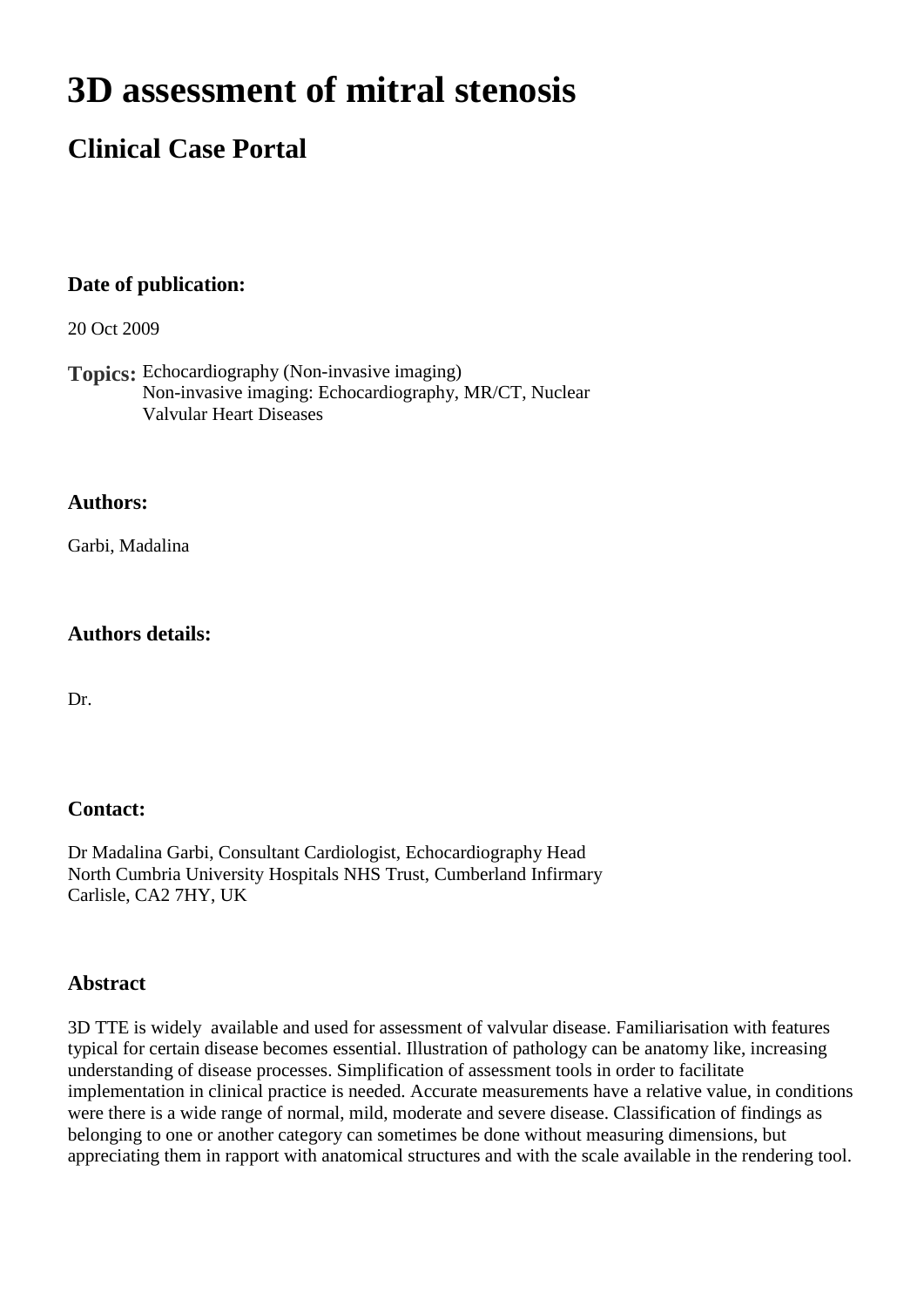# **Case Report**

A typical case of mitral stenosis due to rheumatic valve disease is presented, in order to illustrate the pathology as seen in 3D imaging.

### **Conclusion**

3D echocardiography is an useful tool, easier to implement in clinical practice with appropriate simplifications which are not interfering with the clinical significance of pathology.

Video 1 : [Mitral stenosis - view from the left ventricle, illustrating the 3D appearance of "doming".](http://www.youtube.com/watch?v=ilaHXVoMR7Q)



Fig. 1 : [Mitral stenosis view from the left ventricle - diastolic frame showing anterior leaflet "doming".](http://www.escardio.org/communities/EACVI/CasePortal/EAECasePictures/bf6ca716-2304-4950-8eee-d22cae066dd7/still%20doming.jpg)



Video 2 : [Mitral stenosis of rheumatic aethiology - thickenned chordae tendinae with typical rheumatic nodular](http://www.youtube.com/watch?v=t8uBoyD2JEs)  [fibrotic and calcified lesions.](http://www.youtube.com/watch?v=t8uBoyD2JEs)



Fig. 2 : [Thickenned mitral valve chordae in rheumatic mitral valve disease as seen from the left ventricle.](http://www.escardio.org/communities/EACVI/CasePortal/EAECasePictures/bf6ca716-2304-4950-8eee-d22cae066dd7/thickenned%20chordae.jpg)



Video 3 :